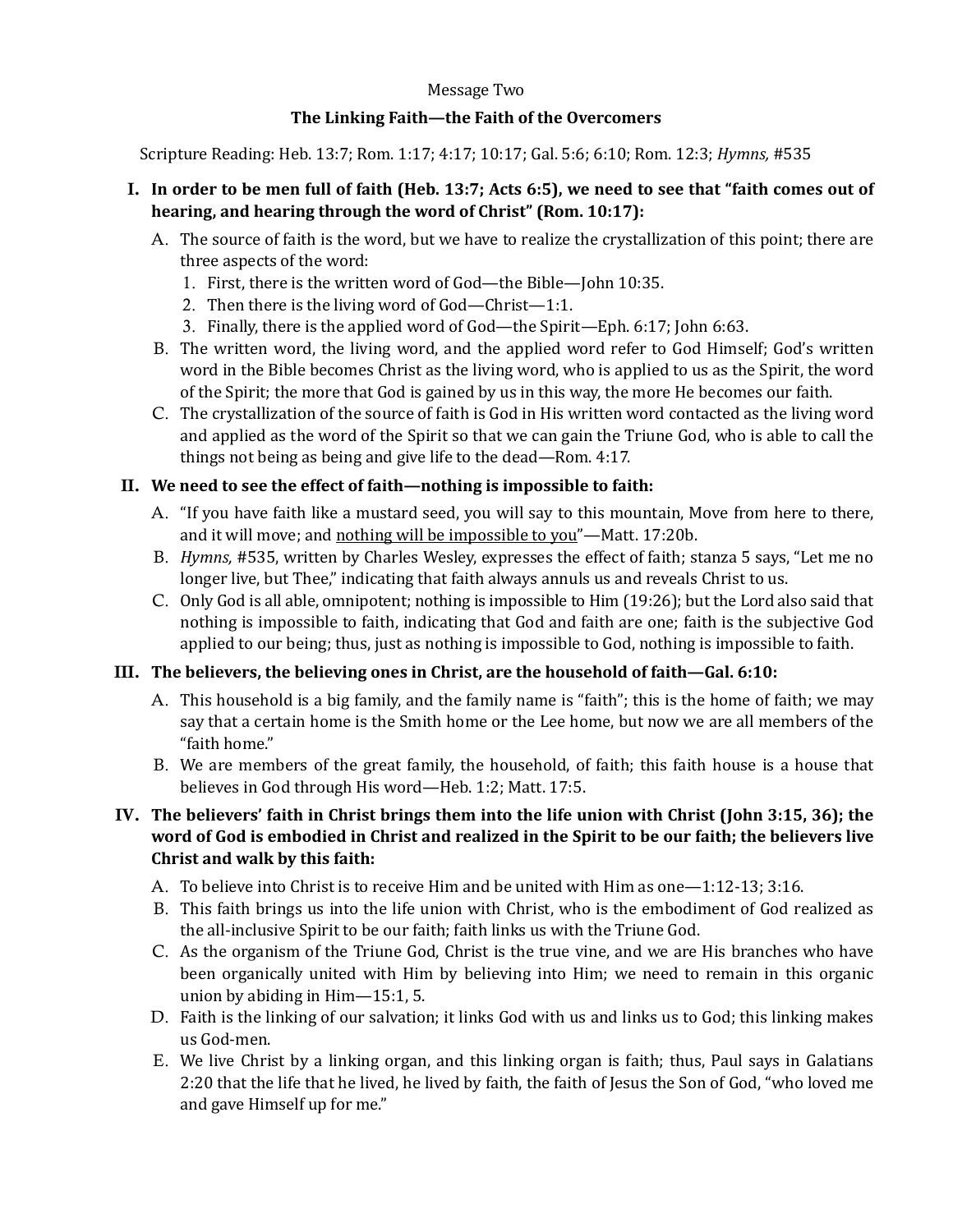- F. When we call upon the Lord by saying, "O Lord Jesus, I love You," He becomes the faith imparted into us so that we spontaneously live Him by this faith; living faith operates through our love for the Lord  $(5:6)$ ; He Himself as the faith becomes our faith, and this is the linking organ to link us to the unlimited, infinite Christ.
- G. By just speaking a simple word to the Lord in conversation with Him out of our love for Him and by a little calling on the Lord, we are infused with Him; the infusing of Christ into us causes us to have Him as our faith, which is the linking organ that links us with Him; this is the way to live Christ-Phil. 4:6, 12.
- H. We believers walk by faith, by our unseen God, not by sight; this faith links us all the time to our wonderful God-2 Cor. 5:7; Heb. 11:27; 1 Pet. 1:8.
- I. To walk by faith means that our walking is linked with God; in Luke 18 the Lord indicated that we also suffer persecution by faith; in Luke 18:8 the Lord said, "When the Son of Man comes, will He find faith on the earth?"—this means we have to suffer all the persecutions by faith.

# V. The way to receive such a linking faith is to contact its source, the processed and consummated God, by calling on Him, praying to Him, pray-reading His word, and musing on **His** word; this faith links us with God and imparts, transfuses, God into us; then we will **become men of faith—Heb. 4:16; Rom. 10:12-13; 2 Tim. 2:22; Eph. 6:17-18; Psa. 119:15 and** footnote 1:

- A. This faith links us with God and imparts, transfuses, God into us to become our living faith; this is the faith of the believers in its progressing stage.
- B. The initial stage of faith is the faith that comes from the hearing of the word; the Spirit was installed into us through the hearing of the word; now this Spirit, or this faith, which has been installed into us, stays within us and grows—Rom.  $10:17$ ;  $12:3$ .
- C. Romans 1:17 says that "the **righteous** shall have **life** and live by **faith**"—this verse reveals that the structure of the gospel of God is the righteousness of God, the life of Christ, and the faith of the believers; this verse can also be considered as the banner of God's eternal economy—Hab. 2:2-4.
- D. To have life by faith is the initiation; to live by faith is the going on, the progressing stage of faith; faith in the second stage, the progressing stage, is the linking faith that comes to us through our contacting the Triune God.
- E. If you contact God, faith grows in you, which means that God increases in you; we all have the same faith in quality, but the quantity of faith we have depends upon how much we contact the living God so that we may have Him increased in us; when God increases in us, the linking faith in the second stage grows in us—cf. Col. 2:19.

# VI. Romans 12:3 says, "Not to think more highly of himself than he ought to think, but to think so as to be sober-minded, as God has apportioned to each a measure of faith":

- A. To think more highly of ourselves than we ought to think without a sober mind annuls the proper order of the Body life; God gave us the same faith in quality but not in quantity; the matter of quantity depends upon how we grow; if we grow today as the apostle Paul grew, the portion of faith we receive will be greatly enlarged.
- B. God first allotted faith to us in quality, and then He apportioned it in quantity; what kind of faith we have depends upon God's allotment; how much faith we have depends upon God's apportioning.
- C. God's apportioning depends upon our attitude; if we are not sober-minded, God would not increase His apportioning of faith to us, and He probably would even decrease it—cf. Luke 1:53; Matt. 5:3.